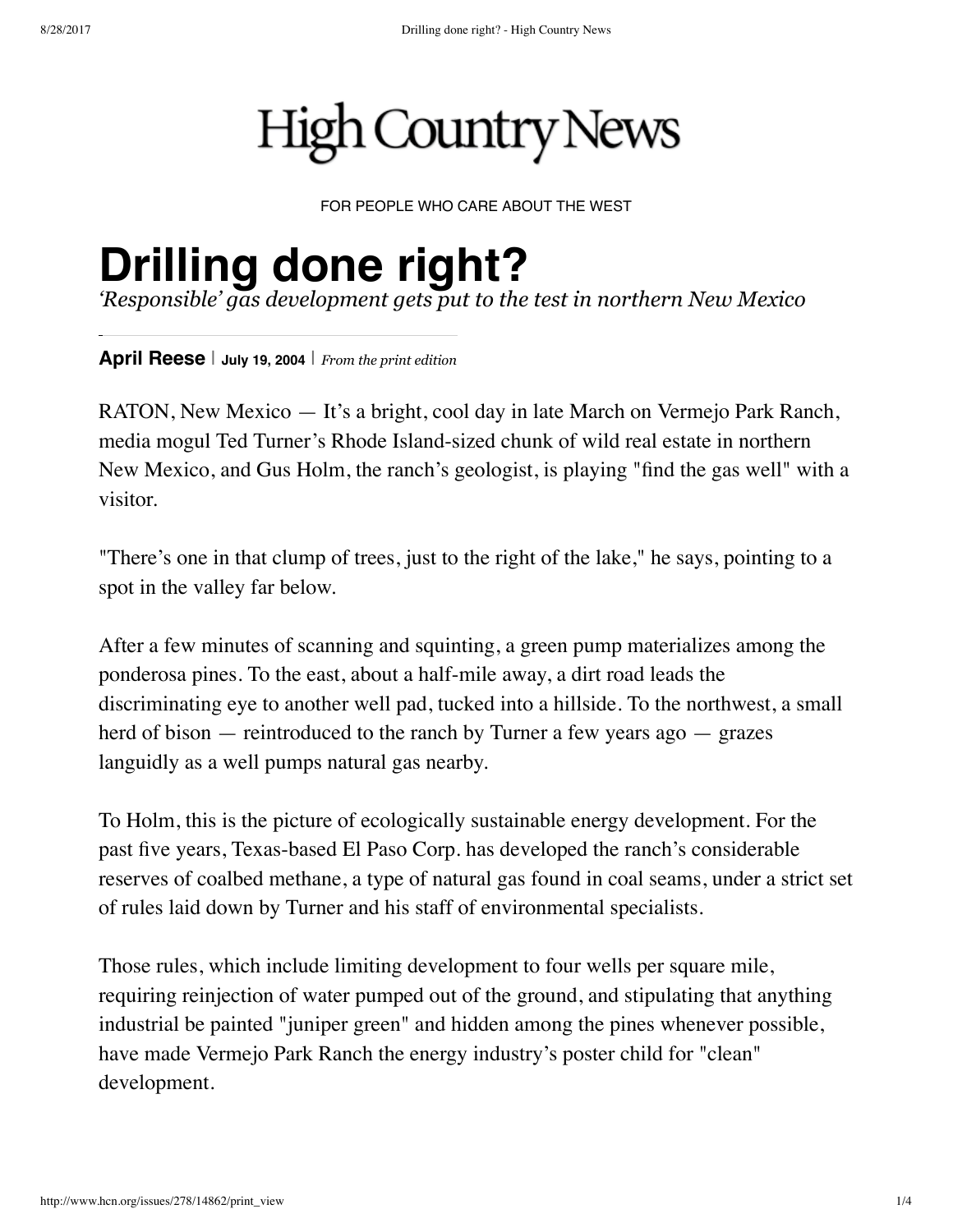In New Mexico, where decades of conventional oil and gas development have left a heavy mark on places such as Lovington and Carlsbad, and where storms of controversy are touching down over untapped reserves at Otero Mesa, the Vermejo operation is taking on an increasingly high profile (HCN, 3/29/04: New Mexicans take a stand against oil and gas). Bob Gallagher, president of the New Mexico Oil and Gas Association, cites Vermejo in arguing that natural gas exploration on Otero Mesa can be done in an environmentally sensitive way. But the true test of whether CBM development can be done responsibly on public lands may come in a brand-new battle over energy development right next door to Vermejo, on the Carson National Forest's Valle Vidal.

## **Low-impact ideal?**

When Turner bought the ranch from Pennzoil in 1982, he set the responsibledevelopment guidelines for the company, which kept the rights to the minerals underneath. Although mineral rights owners can typically develop their resources as they wish, Pennzoil's desire to sell the land to Turner gave him some leverage to set the ground rules. El Paso inherited Turner's agreement with Pennzoil when it bought the mineral rights in the late 1990s.

According to Rich Larson, the ranch's environmental manager, the most ecologically sensitive areas of the ranch are off-limits to drilling. Vermejo Ranch is big enough to accommodate bison herds, conservation areas, elk-hunting grounds, and CBM "pods" within its far-flung borders, he says. Pipelines are buried underground, and are placed alongside roads whenever possible to minimize disturbance.

Carl Lakey, manager of El Paso Corp.'s operation on Vermejo Park Ranch, says he's proud of the work his company has done on the ranch. El Paso has gained a reputation for low-impact energy development, and it has no intention of tarnishing its halo by launching a destructive operation in the Valle Vidal, he adds. "We have a track record that shows we can do this responsibly," says Lakey.

## **The gas reserve next door**

Buoyed by the returns on its Vermejo investment  $-430$  wells strong, and growing  $-$ El Paso has submitted a proposal with the Forest Service to explore 40,000 acres on the eastern side of the 100,000-acre Valle Vidal, just on the other side of the ridge from Vermejo Park Ranch.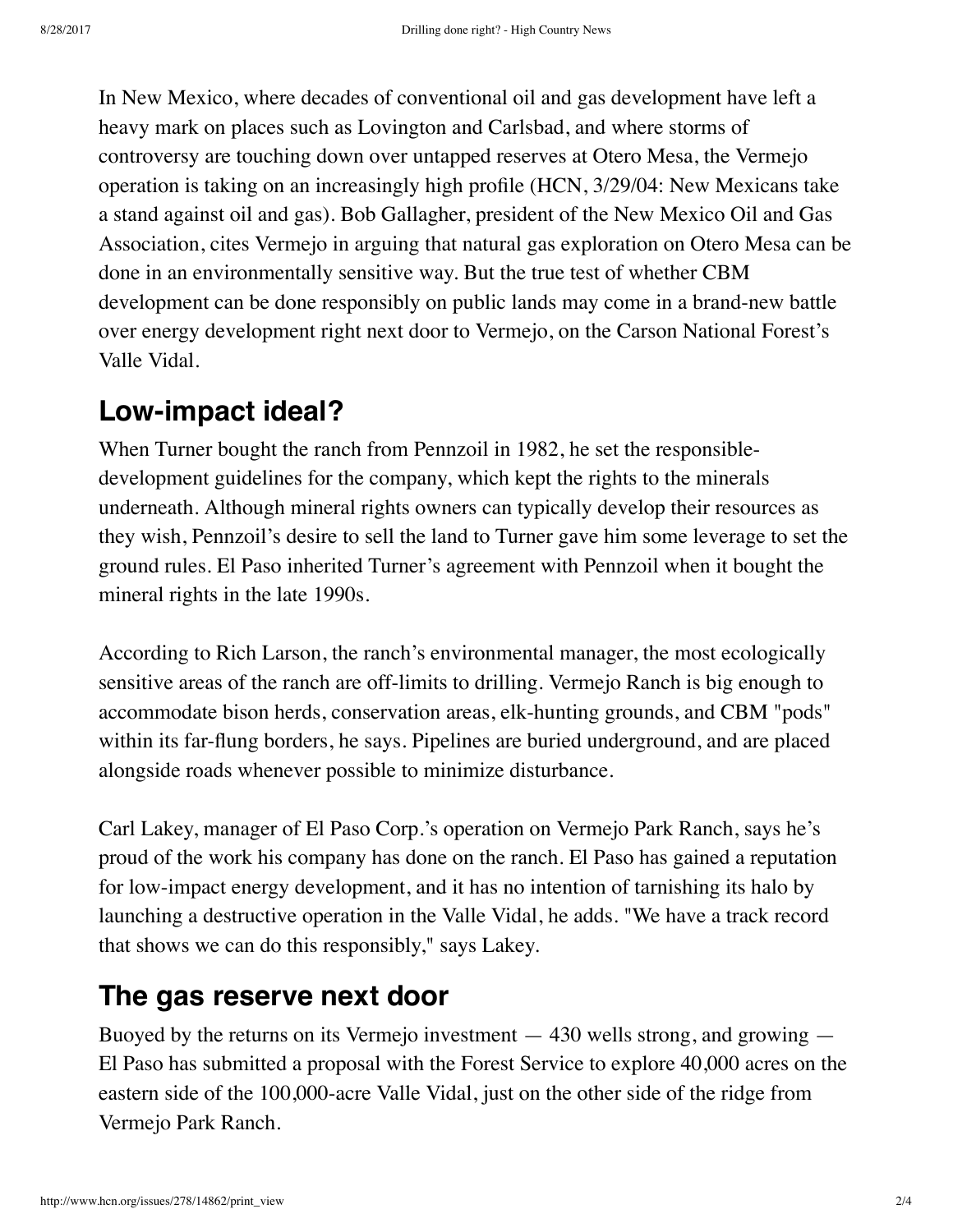At about the same time it sold Vermejo to Turner, oil company Pennzoil donated the Valle to the Forest Service. The Forest Service indicated then that it would manage the new "multiple use area" primarily for wildlife. Among its other attractions, the valley is home to the largest elk herd in the state, attracting hunters nationwide (HCN, 3/1/04: Oil and gas drilling could oust elk – and Boy Scouts).

A long line of critics, including anglers, local environmental groups, hunters and residents, say CBM development would undermine the intent of the 1982 deal and leave energy development as the dominant use of the area. They're concerned that development will crowd out the elk herd, which winters in the Valle, as well as mountain lion, wild turkey and other wildlife, and turn the popular recreation spot into an industrial zone.

"They'll create this spiderweb of wells connected by roads that will really change the face of the Valle Vidal forever," says Stuart Wilde, an ecologist and outfitter with Wild Earth Llama Adventures, which operates in the Valle Vidal.

Ben Romero, spokesman for Carson National Forest, says that if El Paso does drill in the Valle Vidal, the Forest Service will look to the Carson's northern border for lessons on how to balance development with resource protection. "Of course, it's a whole lot easier for Ted Turner — he can state what kinds of rules he wants the company to operate under. But we could certainly use a lot of his techniques," he says. "We could look to the other side of the fence to determine how to do those measures on our side."

Now, the Forest Service is mulling over the first of a series of studies on the feasibility of allowing El Paso to explore the area's CBM resources, and the potential impacts of development. If the proposal goes forward, the Forest Service will need to conduct an environmental impact statement and gather public comment.

*The author is a freelance writer living in Santa Fe.*

*This story was funded by a grant from the McCune Charitable Foundation, based in Santa Fe, New Mexico.*